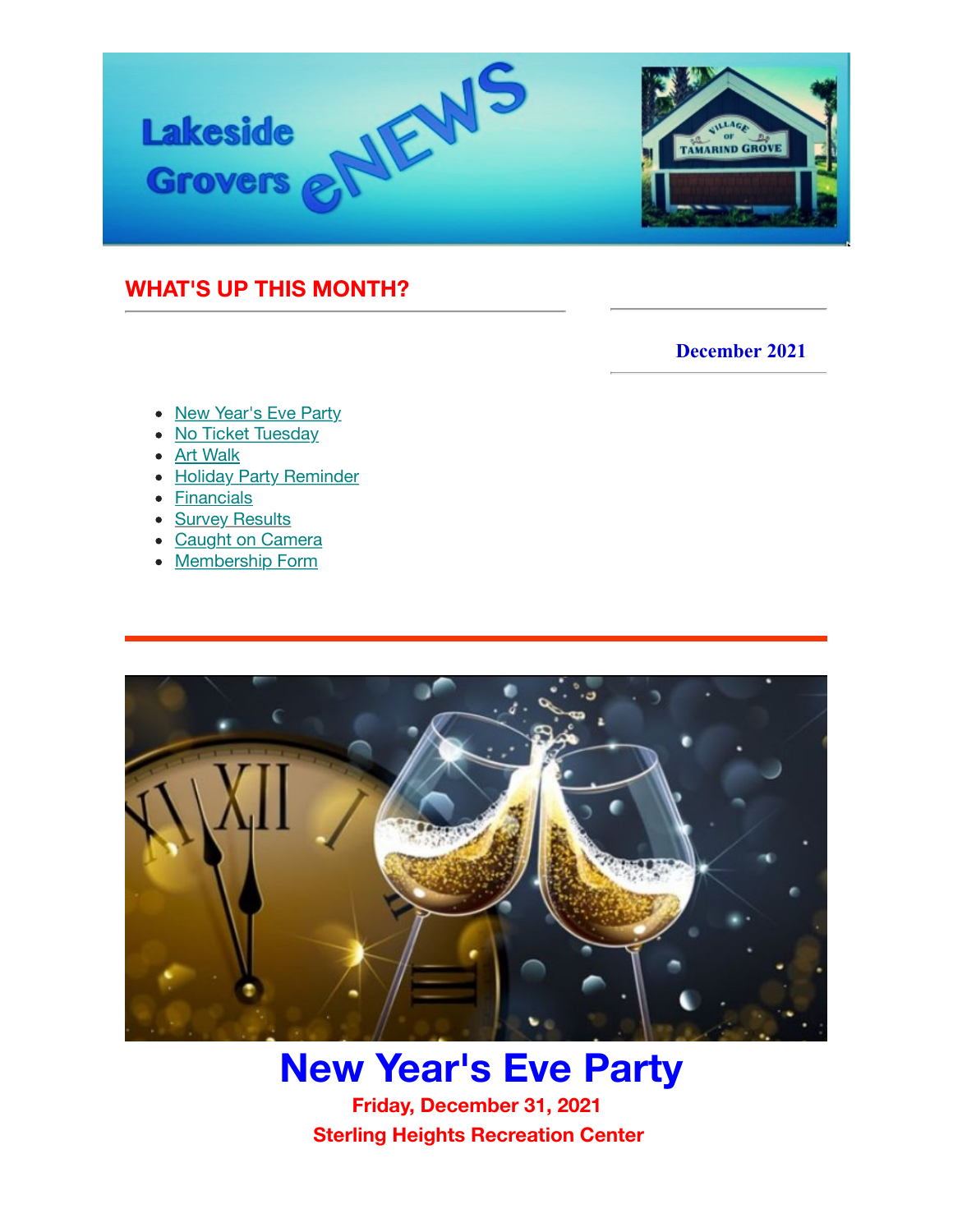### **8:00 pm (doors open 8:00 pm)**

 Spend New Year's Eve enjoying music and friends. T.C. Chas, a talented DJ, will play an assortment of songs, take requests, and sing. At 11: 30, you will have a large screen to watch the New Year's Eve celebration at Times Square and count down the minutes until the ball drops, at midnight.

 Unlike past years, we are not asking you to bring something to share. Just bring your enthusiasm and any adult beverages that you want to drink. The Club will provide great platters from Publix: pinwheel sandwiches, cheese, veggie and fruit platters and decadent desserts. What a bargain for only \$15 per person!!

 To purchase tickets, contact Patti Parker to make arrangements for payment. She prefers to use text messaging at (978)771-8933.

Guests are Welcome to attend this event.

#### [<Back to Top>](#page-0-0)

## **EVENT IN BRIEF**

**TICKETS:** \$15 per person **FORMAT**: Open Seating **FOOD:** Buffet: pinwheel sandwiches, cheese, veggie and fruit platters, desserts

# <span id="page-1-0"></span>**No Ticket Tuesday**

| December 2021<br>羽 |        |                            |                                     |          |                               |                                       |
|--------------------|--------|----------------------------|-------------------------------------|----------|-------------------------------|---------------------------------------|
| Sunday             | Monday | Tuesday                    | Wednesday                           | Thursday | Friday                        | Saturday                              |
|                    |        |                            | 1                                   | 2        | 3                             | 4                                     |
| 5                  | 6      | 7                          | 8<br><b>HOLIDAY</b><br><b>PARTY</b> | 9        | 10                            | 11                                    |
| 12                 | 13     | 14)                        | 15                                  | 16       | 17                            | 18                                    |
| 19                 | 20     | 21<br><b>Winter Begins</b> | 22                                  | 23       | 24                            | 25<br><b>Christmas Day</b>            |
| 26<br>Kwassaa      | 27     | 28                         | 29                                  | 30       | $3^{\circ}$<br>New Year's Eve | <b>NEW YEAR'S</b><br><b>EVE PARTY</b> |

There is no Ticket Tuesday, in December 2021. But, you can still pay your 2022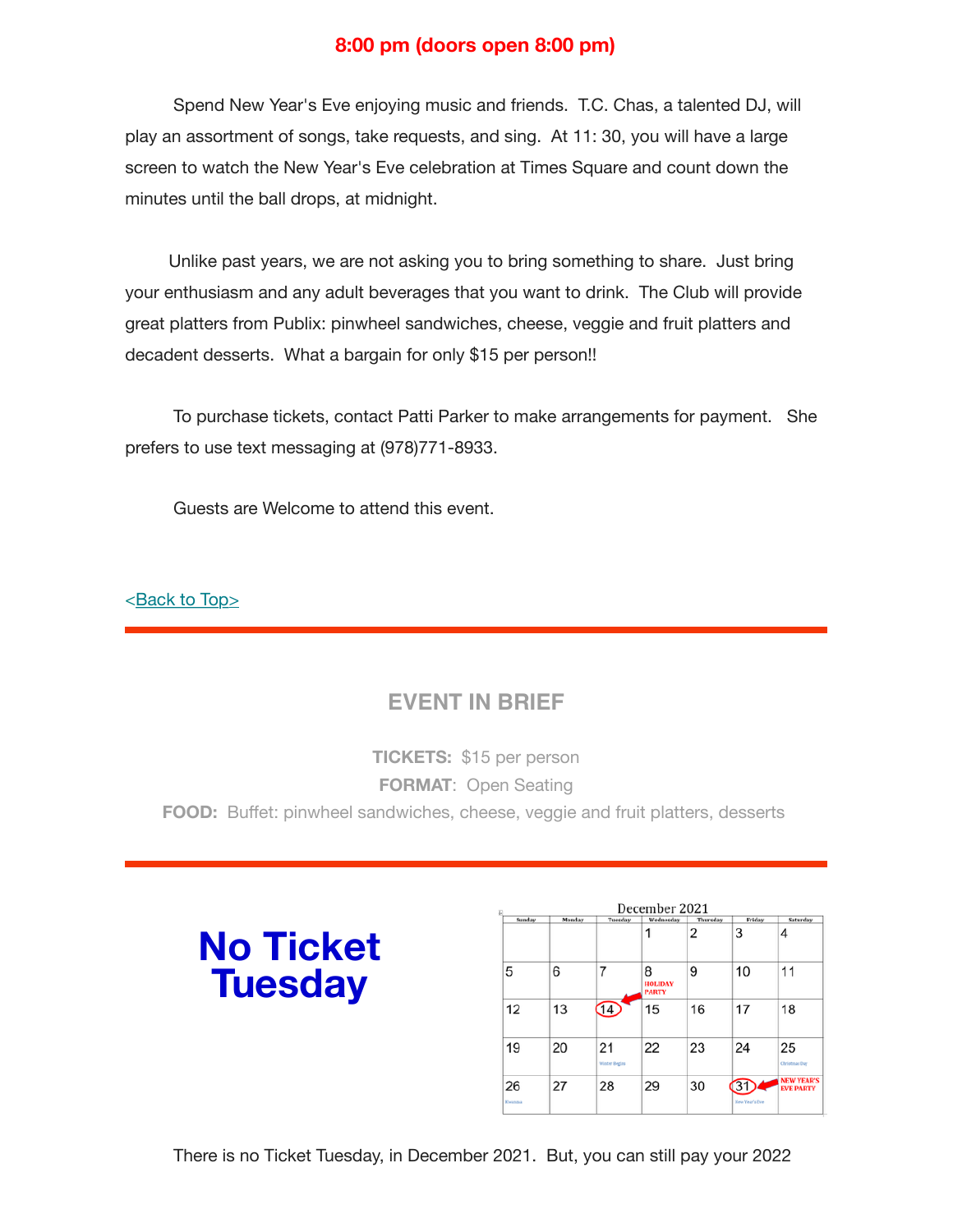dues and purchase New Year's Eve Party Tickets. Separate checks, made out to Lakeside Grovers Social Club, are required for membership dues and for New Year's Eve Party Tickets.

 Dues for our social club run October 1st thru September 30th. So, dues for 2022 are collected NOW - \$5.00 per person. Your check for dues (made out to Lakeside Grovers Social Club) can be sent to Marsha Herring, 2239 Vassar Lane, The Villages, FL 32162.

 If you are renewing and have no address, email, or phone number changes, you do not need to complete the [Membership Form](https://www.lakesidegrovers.com/uploads/9/5/2/3/95239902/2022_membership_form_v2.pdf). If you need a [Membership Form](https://www.lakesidegrovers.com/uploads/9/5/2/3/95239902/2022_membership_form_v2.pdf), print one from our [website.](https://www.lakesidegrovers.com/uploads/9/5/2/3/95239902/2022_membership_form_v2.pdf)

 To purchase tickets for the New Year's Eve Party, you can text Patti Parker, at (978) 771-8933, to make arrangements for getting the checks and forms to her, You can also give Patti your membership dues check, when you purchase the Tickets.

> **2022 Dues:** \$ 5 per person **\***  New Year's Eve Party: \$15 per person<sup>\*\*</sup>

> > **\*** *Must be a member or pay 2022 Dues to buy tickets \* \* No New Year's Eve Party refunds after December 20*

 $\leq$ Back to Top $\geq$ 



## **COME TO THE ART WALK TODAY Sunday, December 5, 2021**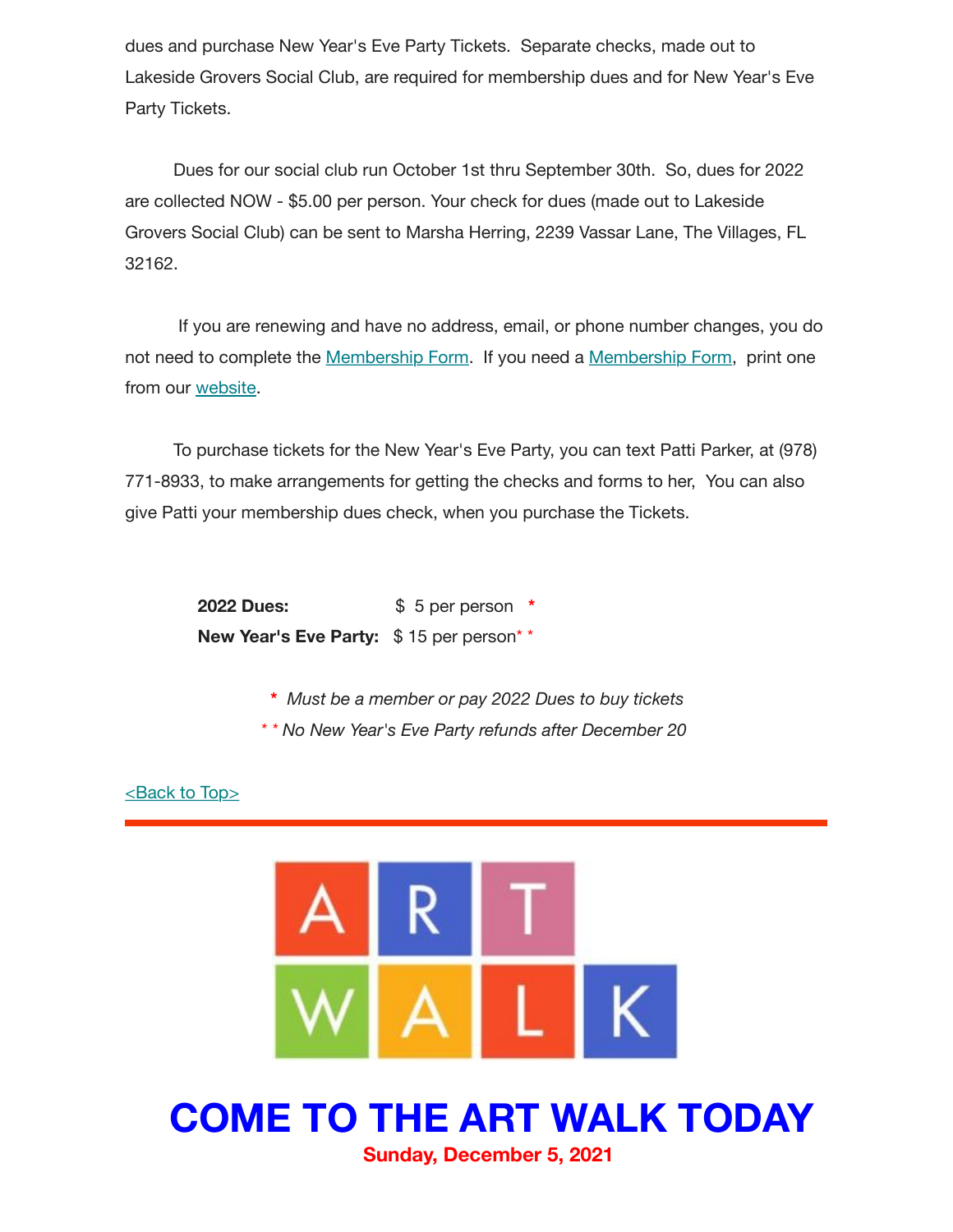**1:00 pm to 4:00 pm 2452 Tamarind Grove Run 2440 Dividing Creek Path 2435 Upper Elmwood Place 2463 Rambling Rose Court 2412 Carriage Hill Way 2415 Kate Hill Street 2355, 2415, 2474 & 2475 Ansley Path 2366 Southwood Drive 2262 Vassar Lane (Biscayne Villas) 2406 Bachman Path 2221 Shanewood Ct (Southwood Villas) 2201 Ramblewood Ave (Southwood Villas)**

 Come to the Art Walk and enjoy a beautiful day of sharing and socializing. No matter the weather, it will be a glorious day for The Annual Tamarind Grove Holiday Art Walk!!

#### [<Back to Top>](#page-0-0)

<span id="page-3-0"></span>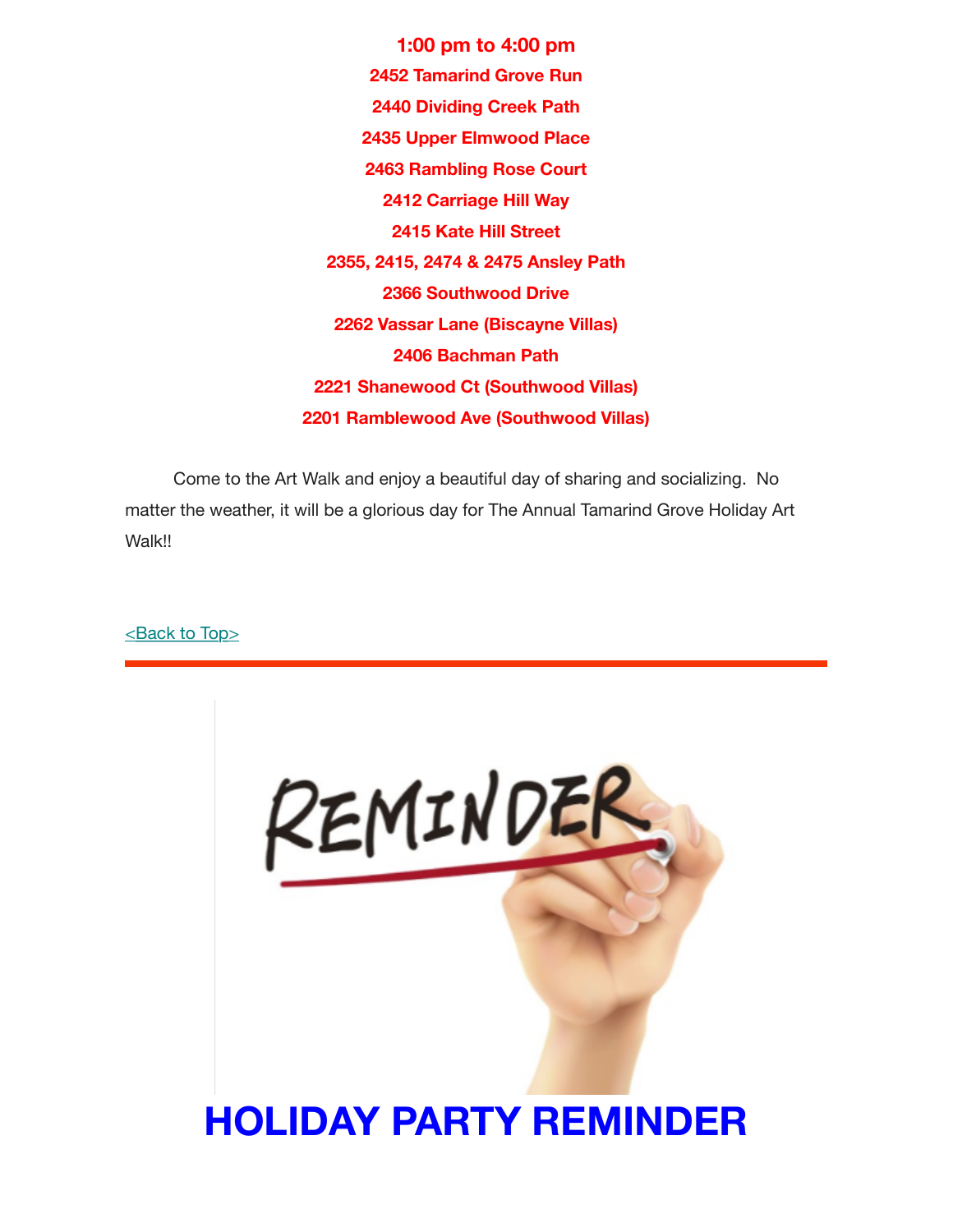Members who purchased seats at our fabulous Holiday Party: Where: Eisenhower Recreation Center When: Tuesday, December 14, 2021 6:30 PM (doors open at 6:00 PM)

[<Back to Top>](#page-0-0)

# <span id="page-4-0"></span>**Other Stuff**

## **November 2021 Event**

**Entertainment**: Rocky and Michelle **Food:** Jersey Mike's

| <b>INCOME</b>   | <b>Ticket Sales</b>   | \$960.00     |  |
|-----------------|-----------------------|--------------|--|
|                 | Raffle                | 95.00        |  |
|                 | <b>Total Income</b>   | \$1,055.00   |  |
| <b>EXPENSES</b> | Food                  | \$<br>671.45 |  |
|                 | Entertainer           | 300.00       |  |
|                 | Supplies              | 29.66        |  |
|                 |                       |              |  |
|                 | <b>Total Expenses</b> | \$1,001.11   |  |
| <b>SURPLUS</b>  |                       | \$<br>53.89  |  |

### **FINANCIAL REPORT**

### **SURVEY RESULTS**

**Number of Responses:** 64

| <b>Questions</b>                     | <b>Weighted Percent</b><br>Average | οf<br>4 & 5<br><b>Ratings</b> |
|--------------------------------------|------------------------------------|-------------------------------|
| I enjoyed this event.                | 4.5                                | 86%                           |
| l'd run this event<br>again.         | 4.45                               | 84%                           |
| l I'd use this food<br>vendor again. | 3.97                               | 72%                           |

## **CAUGHT ON CAMERA**

 See if **you** were [Caught on Camera](https://www.lakesidegrovers.com/caught-on-camera.html) last month. And while you're at it, browse through past events all the way back to June 2012. We all looked younger then . . . because we were! Relive those glorious days of yesteryear.

### **MEMBERSHIP FORMS**

 If you're not a member and want to be . . . or if you want to order one of our nifty name tags . . . or if your contact information has changed, get our [Membership Form.](https://www.lakesidegrovers.com/uploads/9/5/2/3/95239902/2022_membership_form_v2.pdf) Everything you need to know about the next steps are printed right on the form.

 If you have not yet signed a Villages Release Form, get a copy by clicking [Here](https://www.districtgov.org/images/activity-release.pdf). You can download the form, sign it and either take it to your local Recreation Center, or bring it to our next meeting.

 If you are no longer a member and would like to no longer receive our email messages, please scroll down to the very bottom of this email. Then, click on the "unsubscribe from this list" link, which you will find directly above the MailChimp icon. See . . . don't we make your life easy!